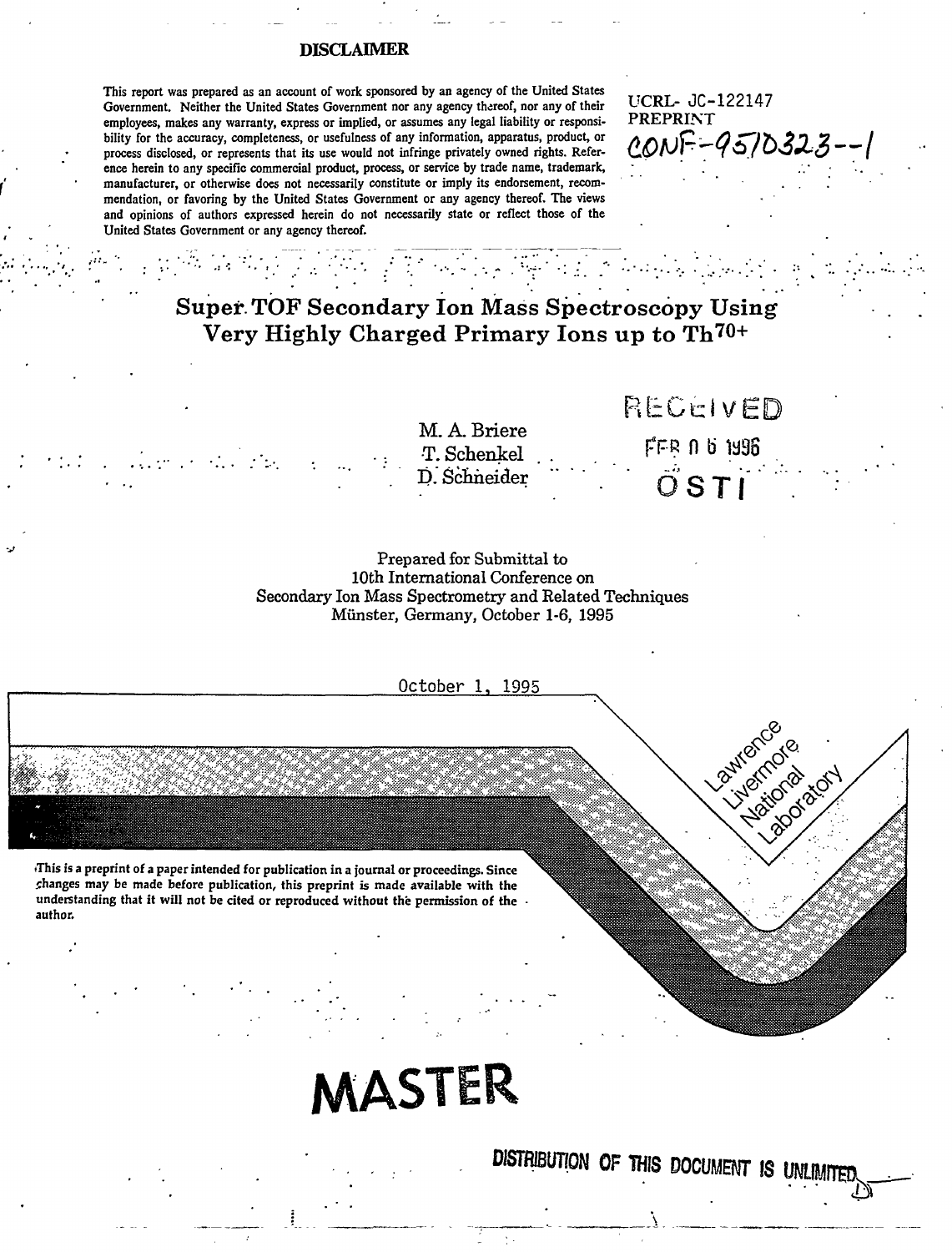# Super TOF Secondary Ion Mass Spectroscopy using Very Highly Charged Primary Ions up to Th<sup>104</sup>

M.A. Briere, T. Schenkel and D. Schneider

Lawrence Iivermore. National Laboratory, liyermore CA 94550 USA

#### 1. Introduction

For the purposes of quantitative and sensitive analysis of deep sub-micron scale materials ( e.g. 100 nm) , it is desirable to develop a method *for* the production of very high, matrix independent, ionization probabilities for as- emitted secondary particles, as well as large molecular ion yields. One approach is to change the nature of the secondary ion generation itself. It has long been known that high energy heavy ion impact can cause the efficient production' of secondary-ions, as well as. enhanced molecular ion yields *[l].* This is due to the response of the solid to extreme high density ionization, from ion nuclear-target electron scattering, which includes a " Coulomb explosion" [1] in the immediate vicinity of the incident particle track and an associated shock-wave or pressure pulse expanding to the target surface [2J. The resulting phenomenon is often referred to as "electronic" sputtering [1], in contrast to the kinetic binary collisional cascade mechanism responsible for low energy primary ion induced sputtering. Unfortunately, due to the nature of the sources used to produce such primary ion species, insufficient flux is available for sub-micron scale lateral spatial analysis. Another technique for the production of secondary ions through electronic processes is laser induced desorption [1]. This technique has been especially successful in secondary molecular ion analysis. However, this method also has some disadvantages: It ofteo requires a volatile matrix into which die material of interest is suspended. Further, the high intensity laser power required cannot be localized into the sub-micron regime. Laser induced fragmentation provides an additional fimitation of this technique. Some time ago, ft was proposed that an effective mechanism for secondary ion generation would be available with the use of slow highly charged ions  $[3]$ , such as keV/u Th<sup>70+</sup>. Until now, however, it was not feasible to pursue this idea, due to (he lack of appropriate ion sources. The advent of new ion source technologies, such as the LLNL EBIT (Electron Beam Ion Trap), has recently made low emittance (  $\leq 0.2 \pi$  mm mrad ) beams of slow (  $\leq 3$  keV /amu ) very highly charged ions  $\left($   $\sqrt{2}$   $\mu$  and may j usems or stow  $\left( \frac{1}{2} \right)$  for  $\mu$  and  $\mu$  very highly charged ions  $\left($  in principle up to  $W^{\text{ZF}}$  ) available for use in ion-solid interaction studies [4]. The prominent features of such interactions, compared to that for singly to moderately charged ions, is the dominance of electronic over colfisional effects. While such an incident ion approaches a solid surface, tip to several hundred electrons are emitted, from an area of only a few square nanometers. This potential electron emission yield has been found to increase hneariy with incident charge for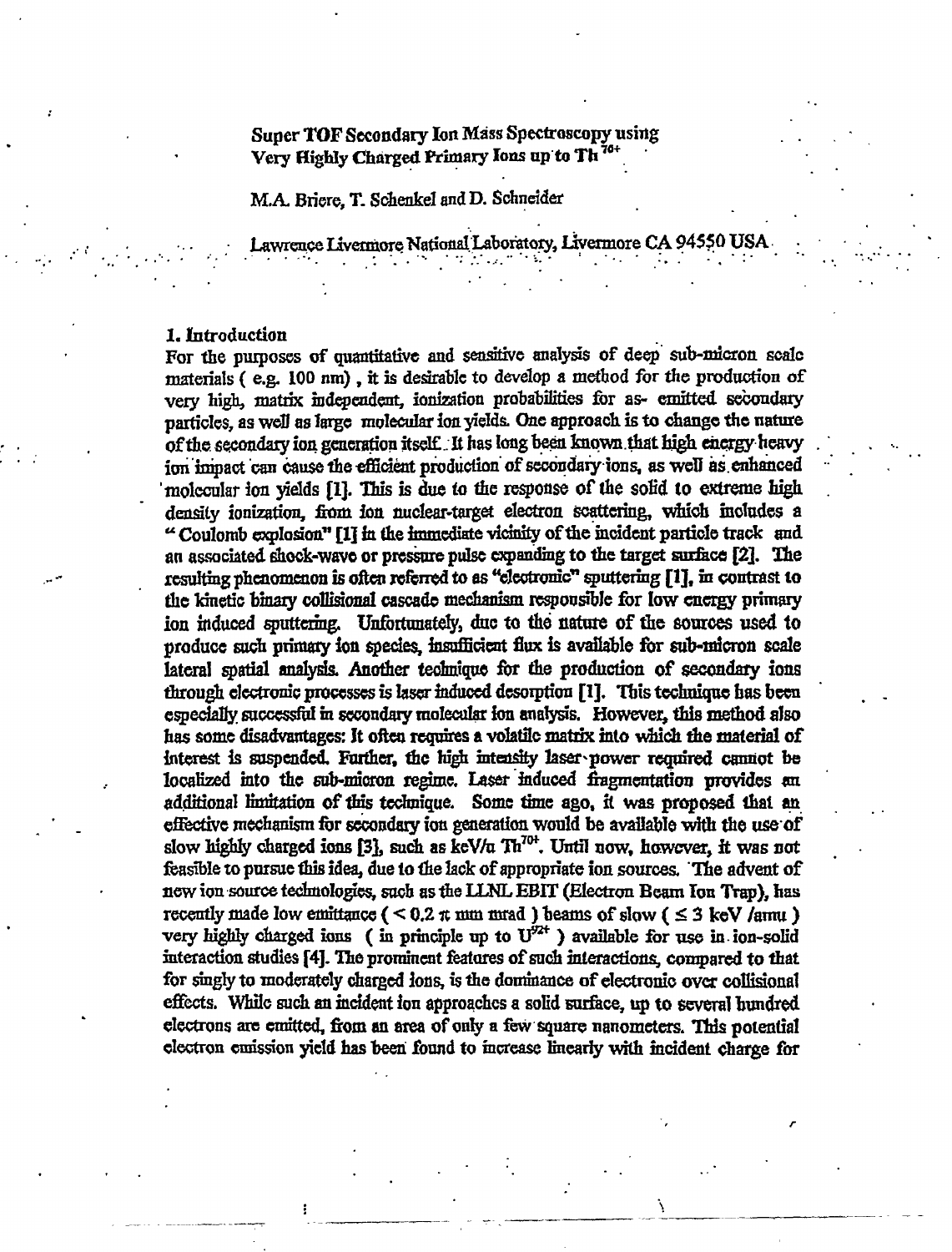Figure 1: Mass spectrum of positive secondary ions for 5.5 keV \* q Th  $^{70+}$ incident on (500 eV Ar<sup>+</sup> sputter) cleaned 100 nm thick SiO<sub>2</sub> film on Si, obtained through integration of peaks of blocking-corrected the TOF spectrum.

Figure  $2:$ Integrated secondary positive and negative ion yields vs. incident charge state of the primary fon for  $a$  100 nm thick SiO<sub>2</sub> film on Si. A sample bias of  $+/-$ 1.5 kV was used. The vield is determined using effective detection  $\overline{\mathbf{a}}\overline{\mathbf{u}}$ efficiency of 10%.

Figure 3: Mass spectrum of negative secondary ions for 9 keV \* q Th  $^{70+}$ incident on (500 eV Ar<sup>+</sup> sputter) cleaned 100 nm thick SiO<sub>2</sub> film on Si, obtained through integration of peaks of the blocking-corrected TOF spectrum.

Figure 4: Measured relative yield for negative ion clusters in the series  $(SiO<sub>2</sub>)<sub>a</sub>$  O' for 9 keV<sup>\*</sup>q Th<sup>704</sup> incident on 100 nm thick SiO<sub>2</sub> on Si as a function of the cluster order n. The detection efficiency of 10 % has not been included.

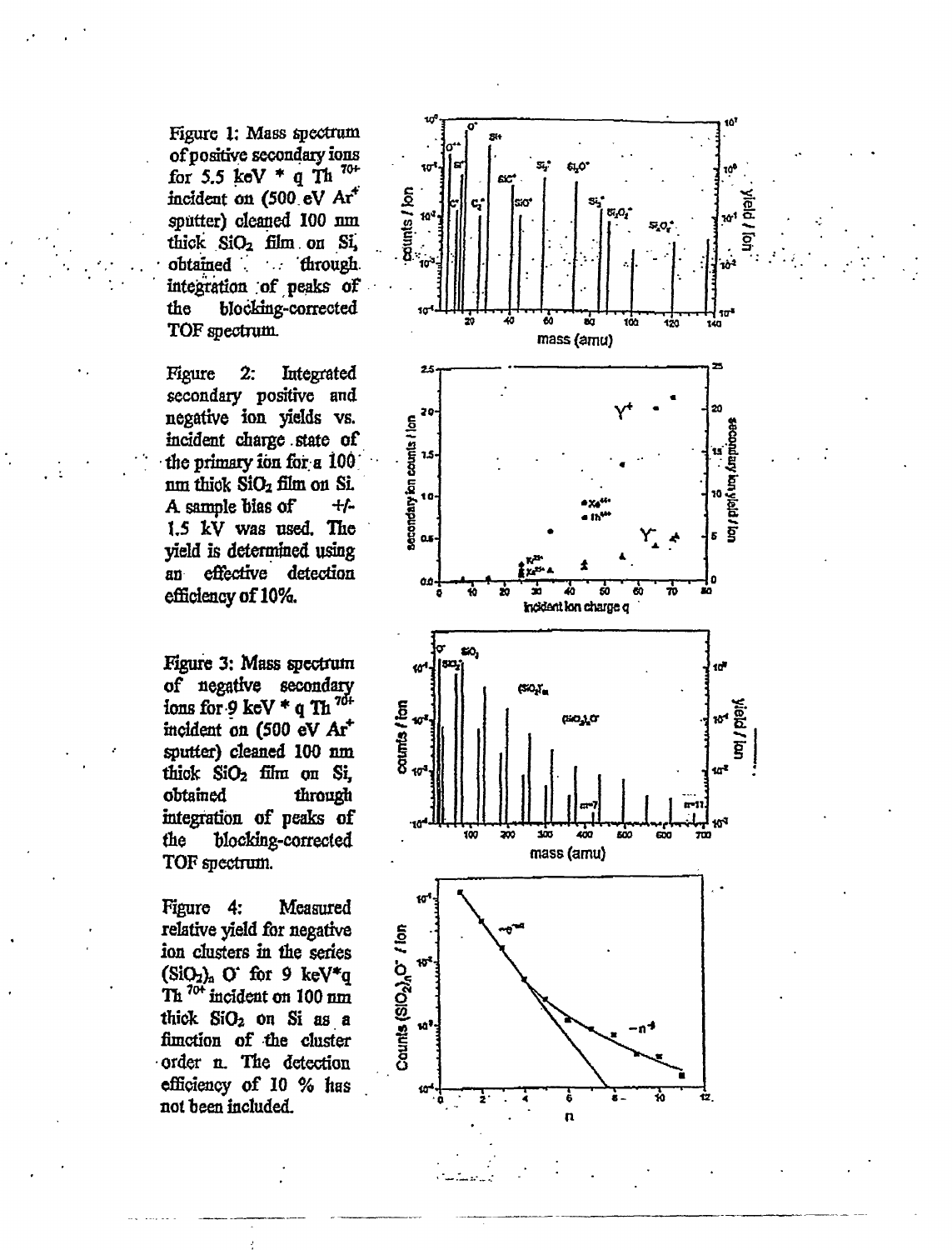clean conductors and insulators (e.g.  $SiO_2$  on Si) at least up to Th<sup>or</sup>. In insulators, the resulting local disturbance of the charge equffibrium cannot be compensated before the lattice relaxes in a "Coulomb explosion". Some of the ionized target atoms in the near surface and central region of the resulting space charge are ejected from the solid through mutual, repulsion, while remaining, ionized, target atoms are correspondingly compressed and initiate a shock wave,. The shock wave is capable of causing the desorption of large numbers of large molecular species form the surface [2]. Such phenomena exhibit a threshold behavior, occurring when the energy density stored in ionization just exceeds the binding energy density in that volume. The present work represents the first systematic study of the sputtering process due the incidence of slowyery highly charged ions.

### 2. Experimental Arrangement

The measurements were performed under UHV conditions  $($  <10<sup>-10</sup> Torr) and the sample surfaces were in-situ. sputter cleaned using 500. eV to 2 keV *As* ions to insure : reproducible surface composition.. The secondary ions were identified using a single microchannel plate detector based time-of-ffight (TOF) arrangement developed at LLNL for this purpose [4]. The technique relies on the bimodal pulse height distribution for single particle ( e.g. secondary ions) and multiple particle events (e,g. electrons/photons), for the production of stop and start pulses, respectively. This arrangement is very efficient for the detection of the incidence of each ion (start), due to the high electron and photon (vuv) / proton yields associated with the incidence of HCIs. Absolute yields for secondary ion emission are obtained by normalization to the start signal count. A grounded grid before the detector housing was parallel to the sample surface at a nominal distance of ca. 7 cm. The sample was typically biased at +/- 1.5 kV, for measurements of positive and negative secondary ion yield, respectively. The sample bias was systematically varied between 0.25 to 2.5 kV, to calibrate the TOP to mass conversion. The primary highly charged ion beam was incident at an angle of 30° with a diameter of ca. 1 mm and a flux of 500 to 1000 ions/s. The achieved mass resolution of only ca 1.5% was sufficient for these initial investigations. An effective detection efficiency for the secondary ions of 10% was determined for this setup. The measured TOF spectra were corrected for the blocking effects inherent to the one-stop-per-start electronics used here.

## 3. Results and Discussion

 $\sim$  .

Results for Th<sup>or</sup> ions, extracted from the EBIT source at an energy of 7 keV<sup>\*</sup>q, incident on thin  $SiO<sub>2</sub>$  films on  $Si$  are presented here. Note that no significant influence was found on the secondary ion emission for incident primary ion energies ranging from 2.5 to 15 keY\*q . Figure 1 shows the resultant integrated mass spectrum of secondary positive ions. It can be seen that the secondary ion yield is significantly enhanced over that for singly or moderately charged ions. The integrated secondary ion yield is shown in Figure 2 as a function of incident ion charge. Together with a deteotion efficiency of 10 *%,* these results suggests secondary ion yidds of up to 25 per incident ion, for Th<sup>70+</sup>. It is found that the ratio of positive oxygen to silicon ion yields is constant above threshold (27+), at the stoichiometric value of 1.98+/- 0.05,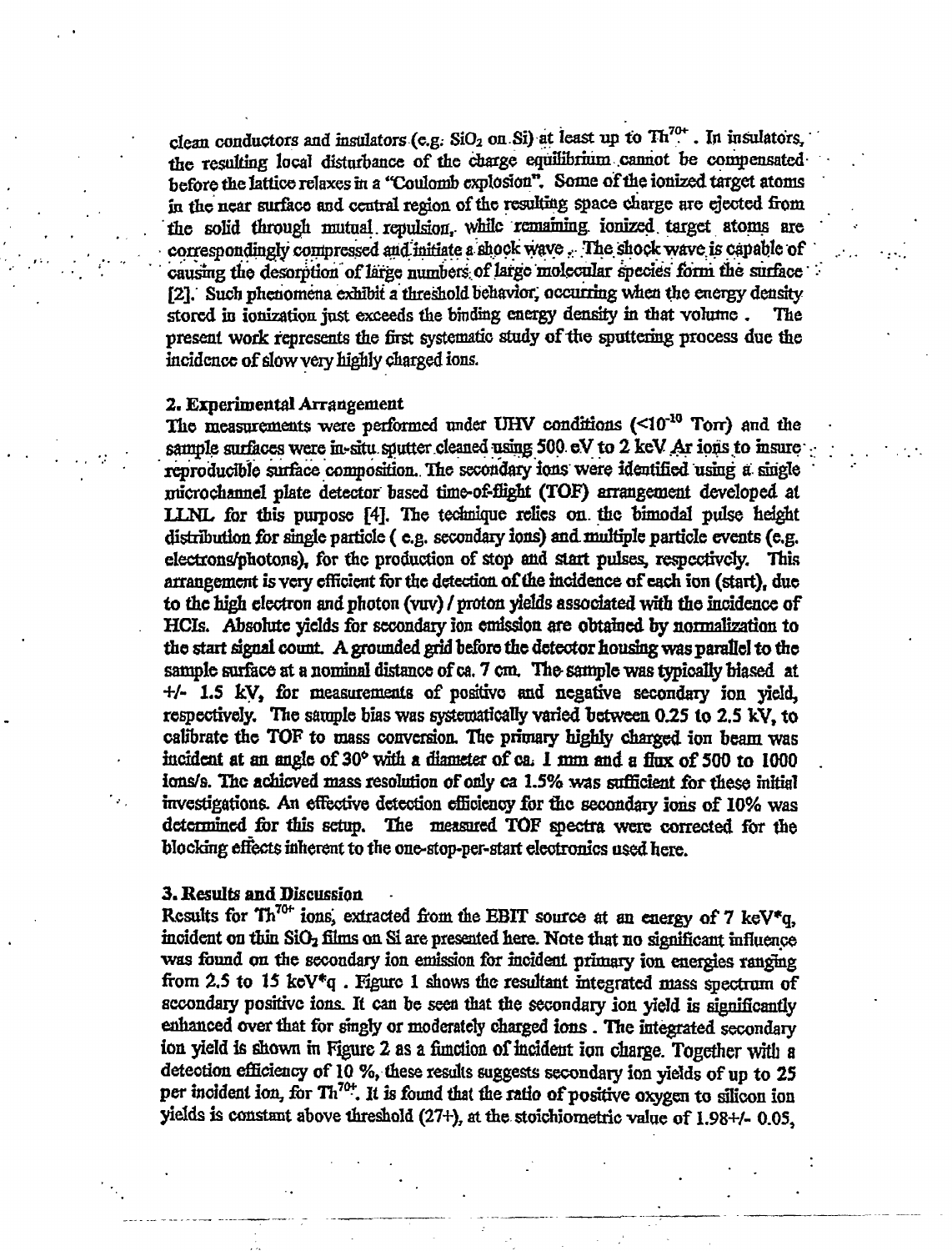increasing rapidly below threshold (already 20:1 for  $Kr^{15+}$ ). These data strongly suggest that the ionization probability for the secondary particles changes 'rapidly at, • and is constant above, threshold.: It can be argued that, together with its stoichiometric value, this behavior is a strong indication that the ions are produced in a very' hot. plasma and that the ionization probability in this case approaches unity.. Therefore, the linear increase in the ion yield of Figure. 2 is concluded to be due entirely *to* increasing total ablation yield," corresponding to larger volumes of the •' target surface region involved in the "Coulomb explosion. Furthermore, the mass', spectrum of negative secondary ions, exhibit a rich series of molecular cluster ions, as shown in Figure 3. In the case of  $SiO<sub>2</sub>$ , the clusters can be described the series  $(SiQ<sub>z</sub>)<sub>n</sub>$  and  $(SiQ<sub>z</sub>)<sub>a</sub>Q<sup>-</sup>$ , where n is the order of the cluster. As shown in Figure 4, the yield of such clusters is found to decrease exponentially for relatively small clusters (to  $n=4$ , consistent with emission as clusters of order n, and combinatorially for larger cluster orders (n>4), consistent with the fonnation of clusters through coalescence of smaller clusters upon emission. This behavior is in very good agreement with that found for shock-wave induced desorption by high energy ( MeV/u) heavy ions [2] and suggests the use of HCI SIMS for enhanced molecular analysis of sub-micron materials.. Such large cluster yields are also found for other targets. It is found that the negative ion yield, dominated by  $O_1(SiO_2)$  and  $(SiO_2)O$ , is directly proportional to the positive ion yield above threshold ( ca. 27+), decreasing rapidly .for lower incident charge states. This strongly suggests a correlation between the mechanisms involved in the two emission processes, as provided by the "Coulomb explosion"\* shock wave mechanism. The cluster ion yield (e.g.  $(SiO<sub>2</sub>)$  O") are found to increase as the cube of the charge of the incident ion, in excellent agreement with the results for swift heavy ions |2]. It should be noted that a linear correlation has been determined for the results of HCI SMS and that of m-situ Auger electron spectroscopy. Together with the fact that EBIT produced ions can be focused to beam diameters of  $\leq 0.1 \mu$ m, the enhanced atomic and molecular ion yields results have very important implications for the application of highly charged ion induced sputtering for enhanced sensitivity and quantitative (absolute) SIMS analysis of deep sub-micron scale surface layers and polymeric and bio-molecular material analysis.

### References

[1] R.E. Johnson and B.U.R. Sundqvis, Physics Today, March 1992, pp.28-36 • *mi* references: therm.

[2] Atomic Collisions on Solid Surfaces, E.S. Parilis et.al. (North Holland, Amsterdamn) (1993) 539- and references therein.

[3] E.S. Parilis, Proc.ICACS I, Amsteraamn, 1970 p.324.

£4] For a recent review of HCI-solid interactions see D.H.G. Schneider and M A Briere, Physica. Scripta, in press, and references therm.

Work was performed under the auspices of the U.S. Dept of Energy by the Lawrence Livermore National Laboratory under contract W-7405-ENG-48.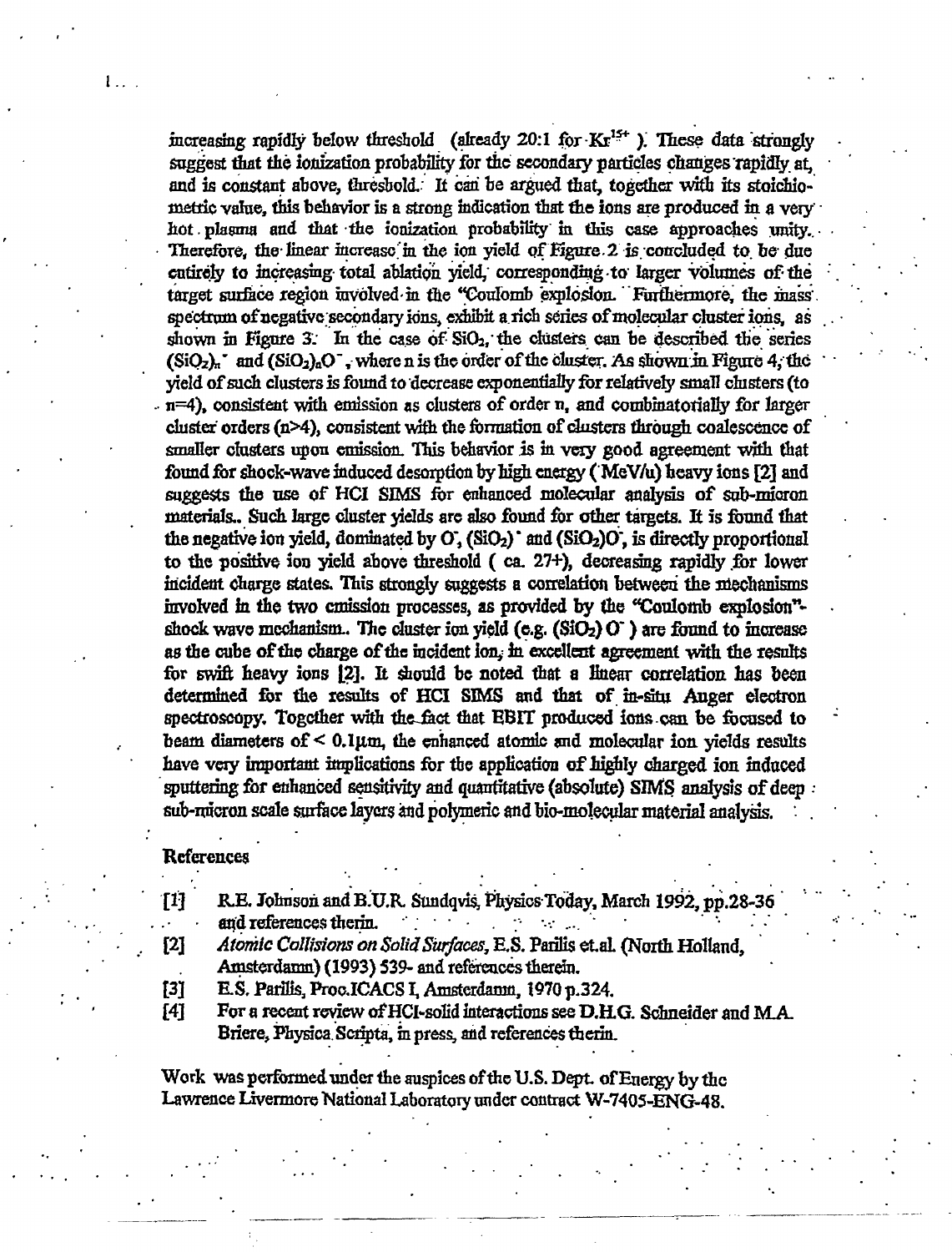Technical Information Department · Lawrence Livermore National Laboratory<br>University of California · Livermore, California 94551



 $\mathbf{r}$